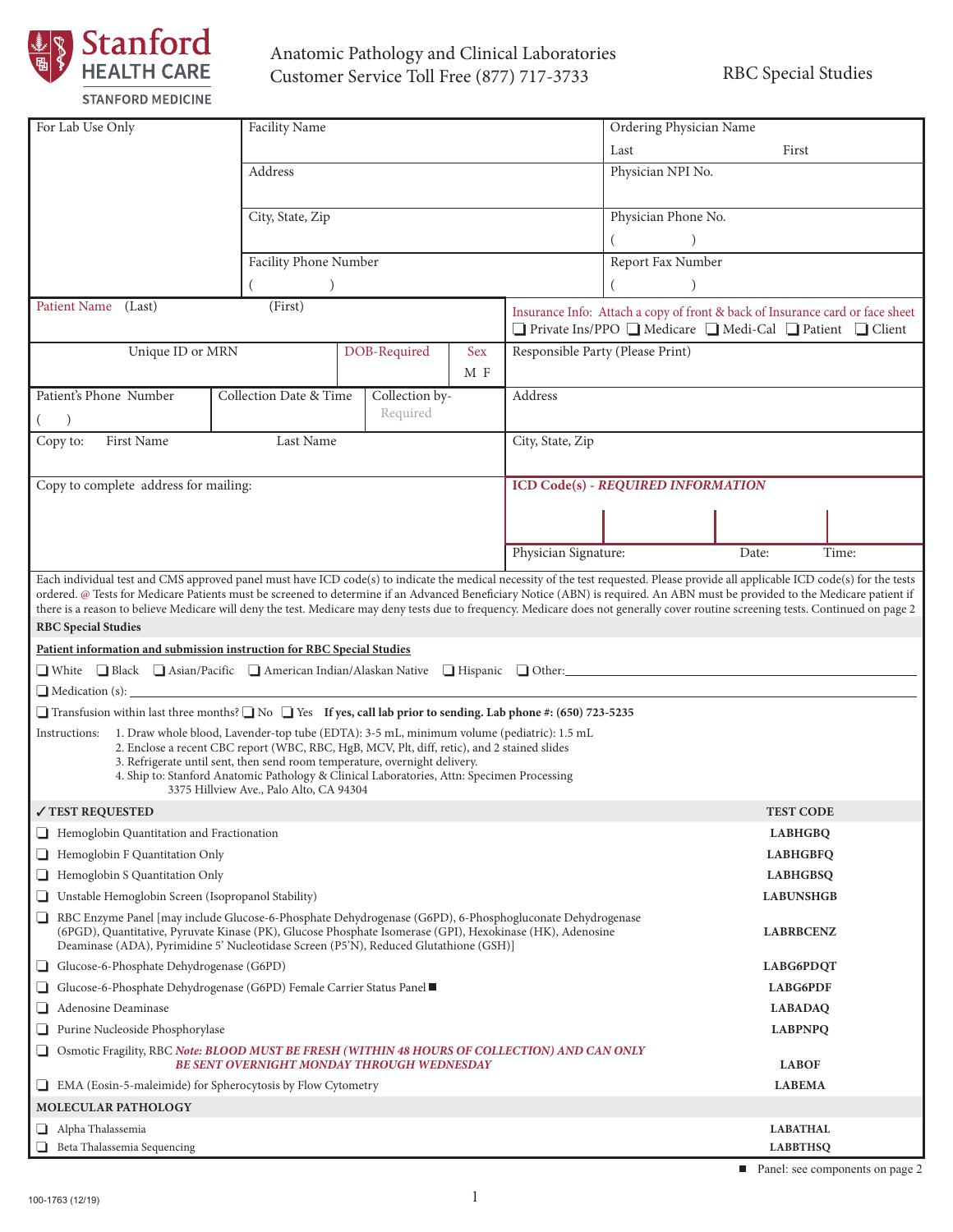Specimen Requirements can be found at www.stanfordlab.com

#### **G6PD Female Carrier Status Panel Order Code : LABG6PDF Components include:**

Glucose-6-Phosphate Dehydrogenase(G6PD), Quantitative 6-Phosphogluconate Dehydrogenase (6PGD), Quantitative 6-PGD/G6PD Ratio

Shipping Address:

 Stanford Anatomic Pathology & Clinical Laboratories Attn: Specimen Processing 3375 Hillview Ave. Palo Alto, CA, 94304 1-(877) 717-3733

Shipper's Responsibility: The shipper is required to comply with the rules and guidelines for transport of medical specimens as set forth by the United States government, the government of the country of origin and international regulatory agencies. Failure to follow instructions for packaging and shipping specimens can result in the delay, loss or destruction of your specimens. Stanford Health Care Clinical Laboratories will not be held responsible for any liability attributable to the shipper's improper actions or failure to comply with regulations.

#### Continued from page 1

Section 1862(a)(1)(A) of the Social Security Act states, "no payment may be made under Part A or Part B for any expense incurred for items or services which are not reasonable and necessary for the diagnosis or treatment of any illness or to improve the functioning of a malformed body member." Tests submitted for Medicare reimbursement must meet program requirements or the claim may be denied. @ This test is subject to Medicare NCD or LCD, coverage is limited to certain diagnoses that support medical necessity.